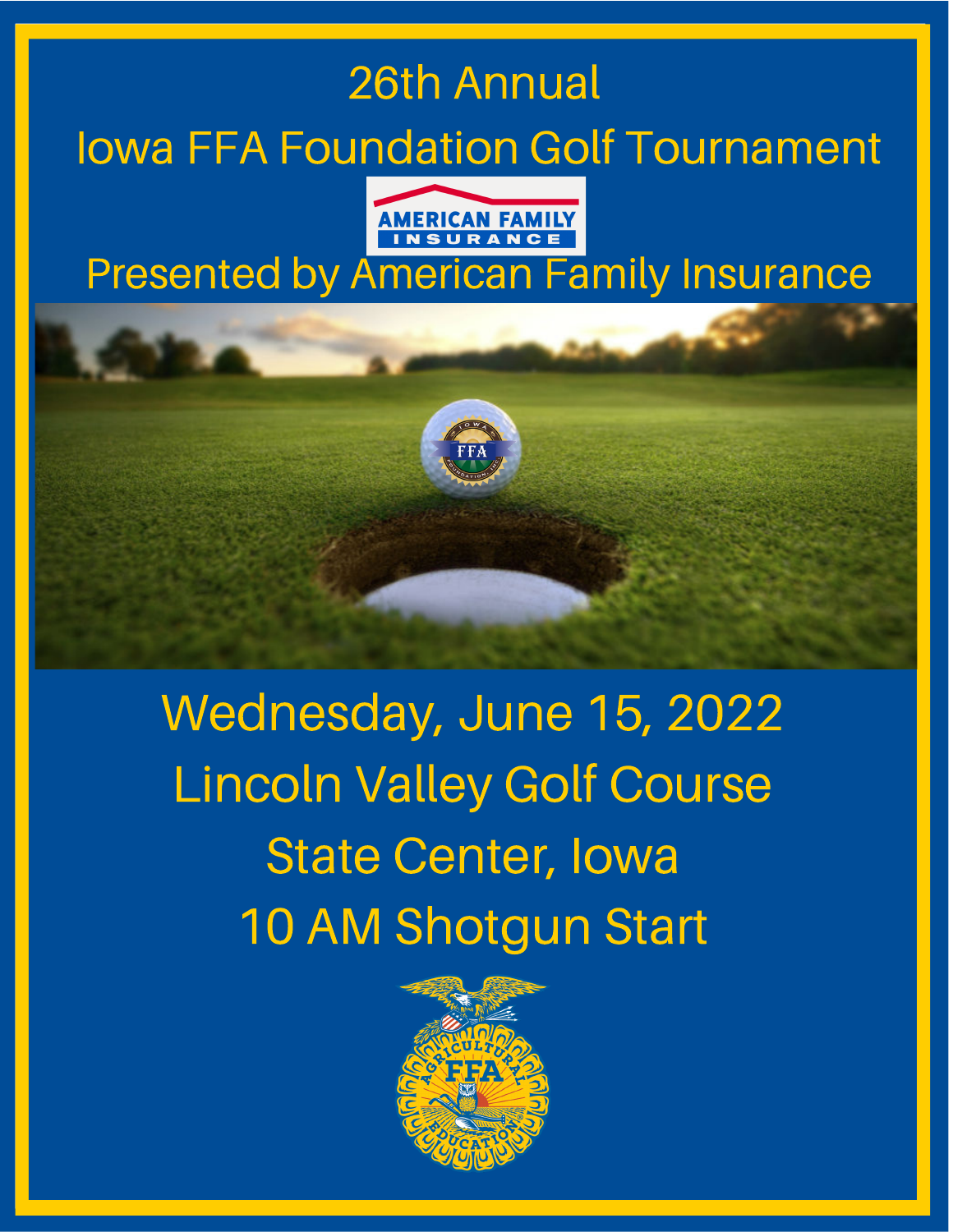# **Golfing Opportunities**

OPPORTUNITY TO HANG ONE LOGO BANNER AT THE CLUBHOUSE FOR VIEWING DURING REGISTRATION AND GOLF GAME

- OPPORTUNITY TO PLACE PROMOTIONAL PRODUCT ON 3 HOLES OF THE COURSE (HOLES CHOSEN BY GOLFCOURSE SUPERINTENDENT)
- RECOGNITION AS A PRESENTING SPONSOR PRIOR TO AWARDS WITH A COMMEMORATIVE PLAQUE
- OPPORTUNITY TO ADDRESS GOLFERS DURING THE POST-EVENT AWARDS CEREMONY
- . OPPORTUNITY TO PROVIDE MATERIALS FOR ALL GOLF TOURNAMENT PARTICIPANTS IN THEIR TOURNAMENT BAG.
- . NAME AND LOGO INCLUDED ON THE EVENT PROGRAM
	- RECOGNITION ON THE COVER ,ONE FULL PAGE AD ON THE INSIDE
- . NAME AND LOGO RECOGNITION AT EACH RECEPTION TABLE
- **RECOGNITION OF LOGO ON ONE HOLE SIGN AT ONE HOLE**
- . RECOGNITION ON A BANNER INCLUDING ALL EVENT **SPONSORS**
- RECOGNITION ON IOWA FFA FOUNDATION SOCIAL MEDIA PLATFORMS RECOGNIZING NAME AND LOGO AS THE EVENT PRESENTING SPONSOR
- **. SOCIAL MEDIA MESSAGE RECORDED BY OUR IOWA FFA** OFFICER TEAM
- REGISTRATION OF ONE GOLF TEAM (4 GOLFERS INCLUDING LUNCH, BEVERAGE TICKETS, GREEN AND CART FEES)
- . INCLUDES: DOUBLE LOGOS ON THREE HOLE FLAGS, HOLE SPONSORSHIP AND GOLF CART SPONSORSHIPS
- \$3,000 MAJOR SPONSOR **5 AVAILABLE**

PRESENTING

SPONSOR

\$10,000

1 AVSLABLE

- 4 GOLFERS INCLUDING CART & GREEN FEES
- 4 LUNCH TICKETS
- . 8 DRINK TICKETS
- MAJOR DONOR PLAQUE AND RECOGNITION AT AWARDS **CEREMONY**
- COMPANY BANNER DISPLAYED
- 
- INCLUDES ONE HOLE SPONSOR SIGN<br>SPECIAL RECOGNITION DURING AWARDS PROGRAM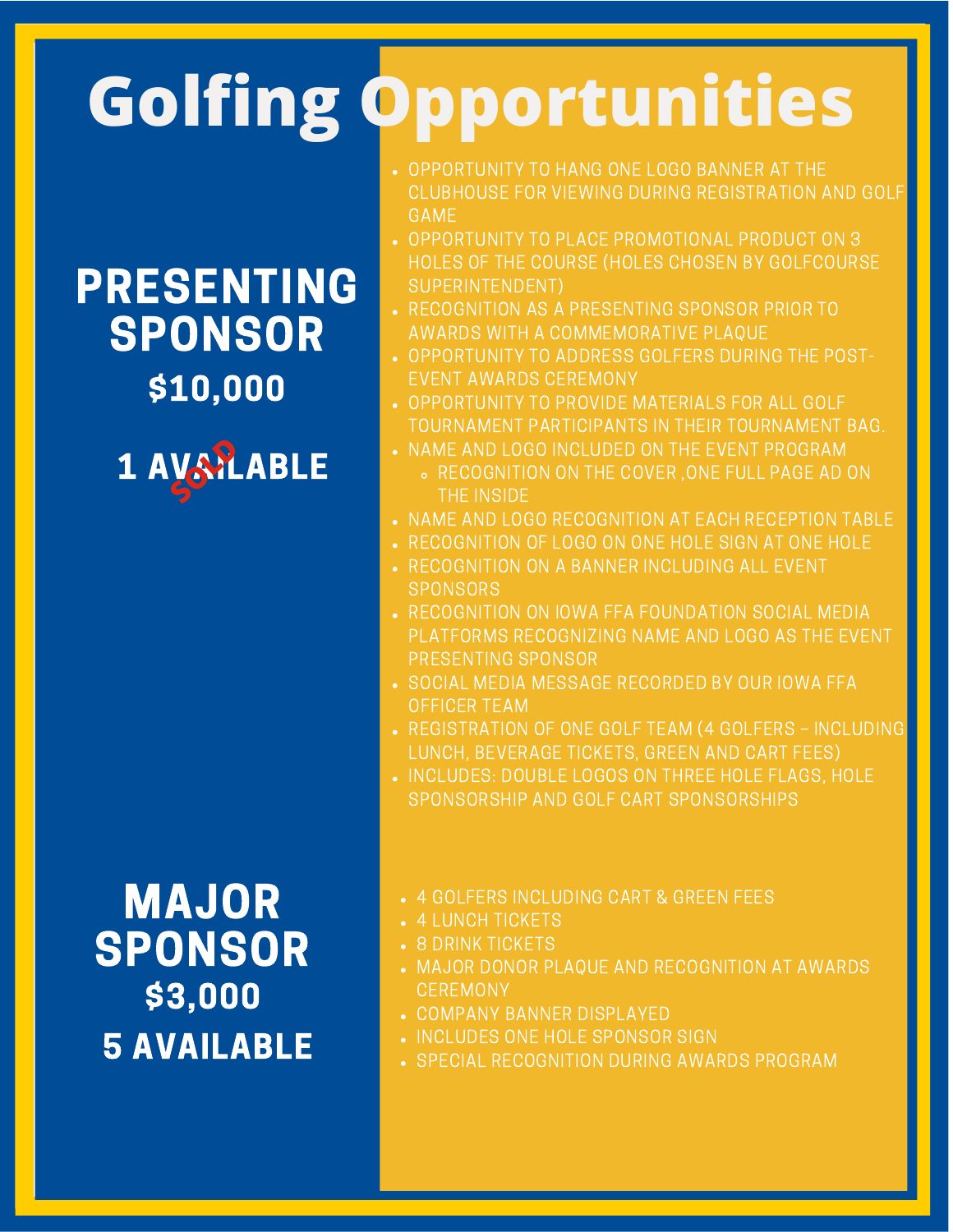\$1,000 TEAM & HOLE SPONSOR

# TEAM OF FOUR **A GOLFERS INCLUDING CART & GREEN FEES** \$800

## SINGLE GOLFER \$250

- 4 GOLFERS INCLUDING CART AND GREEN FEES
- 4 LUNCH TICKETS
- 8 DRINK TICKETS
- HOLE SPONSOR SIGN DISPLAYED

- 4 LUNCH TICKETS
- . 8 DRINK TICKETS
	- 1 LUNCH TICKET
	- 2 DRINK TICKETS
	- CART & GREEN FEES
- \*\*WILL BE TEAMED WITH OTHER GOLFERS\*\*

### **Non Playing Opportunities**

*Affordable Brand Visability*

BEVERAGE SPONSOR \$1,000

- COMPANY LOGO ON SIGNAGE AND COMPLIMENTARY BEVERAGE STATION AFTER GOLF AND DURING THE RECEPTION
- . RECOGNITION AT AWARDS PROGRAM

HOLE SPONSOR \$300

COMPANY LOGO ON SIGNAGE AT ONE HOLE